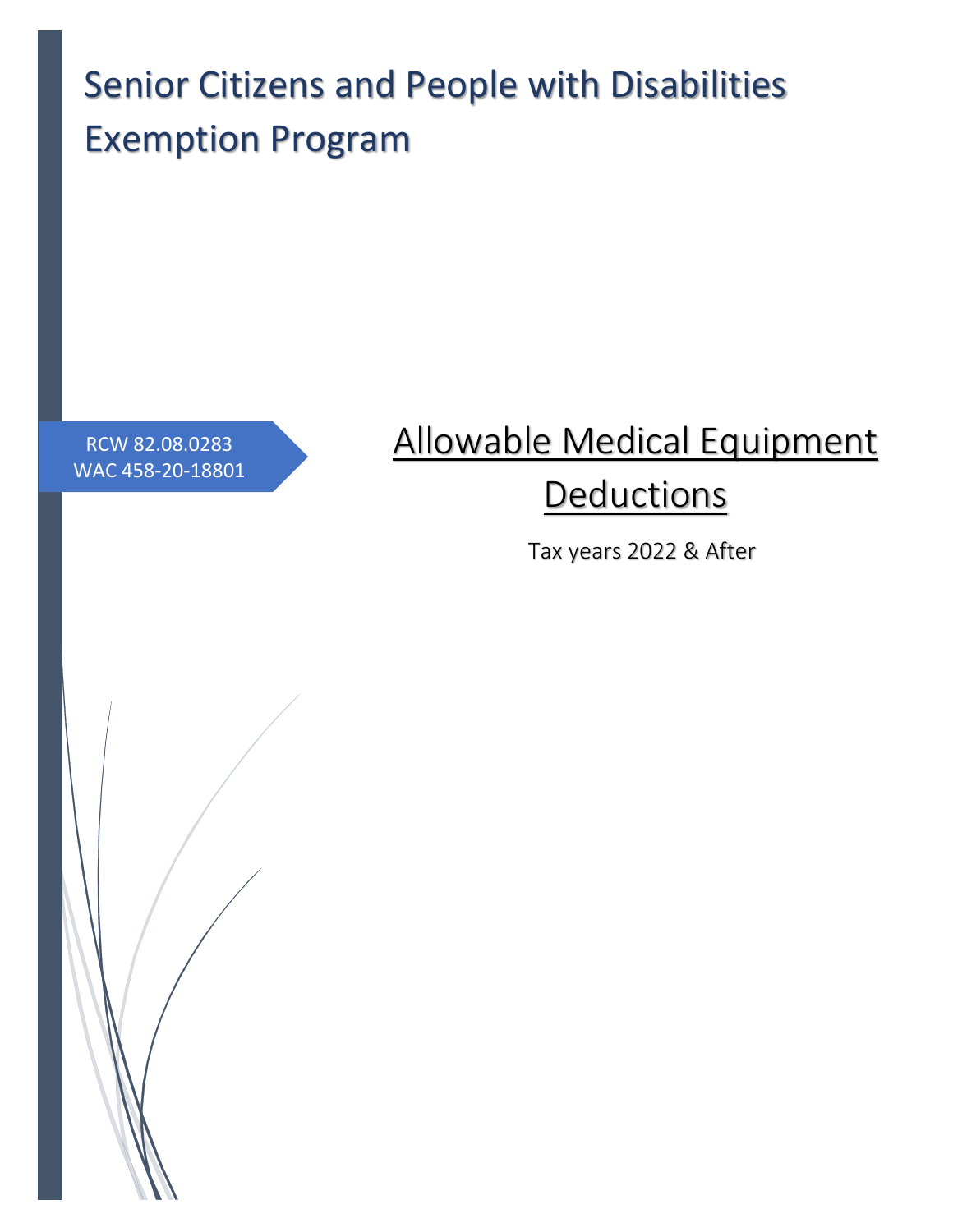#### Durable Medical Equipment Examples

- Anesthesia machine and ventilator
- Apnea monitors
- Atomizers (medical Reusable)
- Beds, bags, trays, bedpans, commodes, pads, pillows, crash carts, lamps, bulbs, and tables (medical)
- Blood parameter monitor, pulse oximetry equipment, and blood gas analyzer
- Bone growth stimulator (not worn on the body)
- Bovie (cauterization)
- Cardiopulmonary bypass machine
- Cofflator
- Continuous passive motion devices
- Continuous positive airway pressure (CPAP & BI-PAP) machine (not worn on the body)
- Diagnostic equipment Audiology, cardiology, mammography, radiology
- Electronic speech aids (not worn on the body)
- Endoscopes
- Enteral feeding bags, tubing, and connectors
- Feeding plugs
- Glucose meters
- Instruments Reusable, e.g., clamps, drills, forceps, retractors, scalpels, reamers, scissors
- Intravenous (IV) stands and poles
- Kidney dialysis devices
- Lasers
- Lithotripters
- Nebulizers
- Respiratory humidifier
- Reusable needles or reusable staplers
- Sling scales
- Stapler (must be empty as staples are not durable medical equipment)
- Stethoscopes, stirrups, and stretchers (medical)
- Suction regulators
- TENS units (not worn on the body)
- Tourniquets
- Ultrasound probes, transducers, and mini dopplers
- Whirlpools (medical)
- X-ray equipment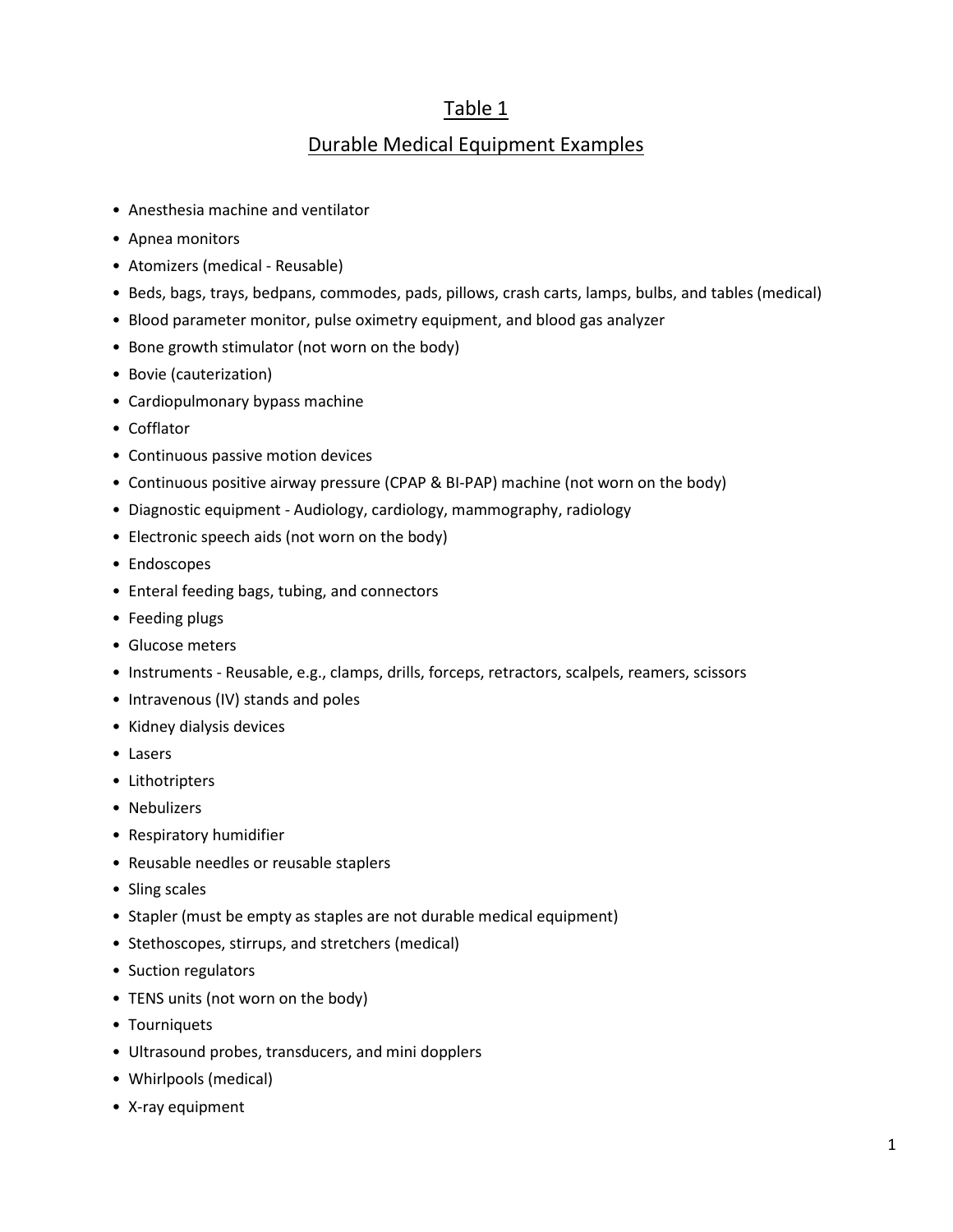### Mobility Enhancing Equipment Examples

- Bath aids Raised toilet seat, tub and shower stools
- Bed pull-up T
- Canes
- Car seats (mobility enhancing)
- Crutches
- Handrails and grab bars to assist in rising from commode, tub, or shower
- Lift chairs and replacement parts
- Lifts (hydraulic or electric) used to raise or transfer patients from bed to chair, commode, or bath
- Scooters and transporters
- Swivel seats enabling the disabled to rotate in order to rise from a chair
- Transfer belts to assist in the transfer of patients
- Walkers
- Wheelchairs
- Wheelchairs adapted for specific uses or functions, e.g., all terrain wheelchairs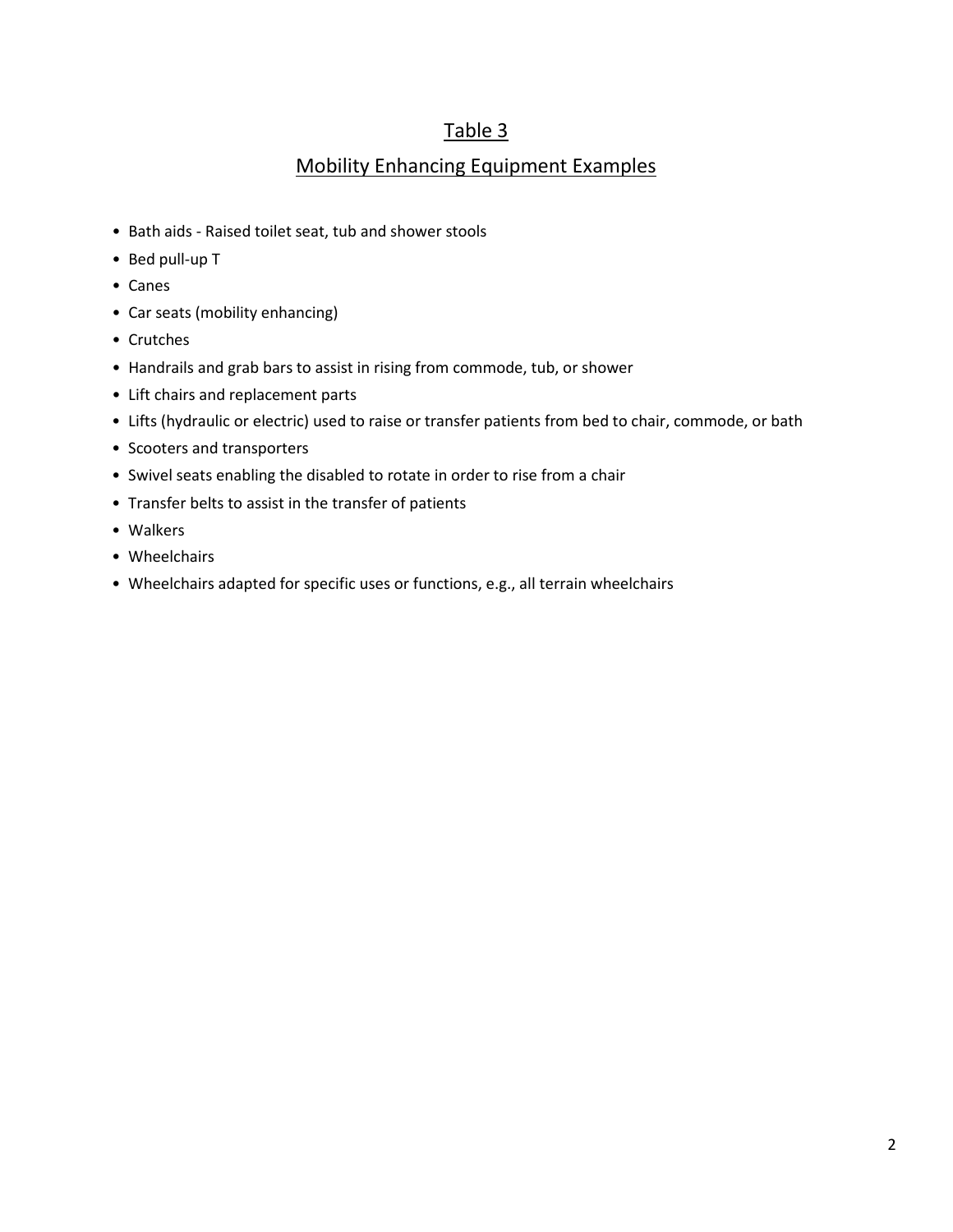### Prosthetic Device Examples

- Abdominal belts, binders, and supports
- Acetabular cups
- Ankle brace
- Antiembolism stocking
- Artificial eyes, heart valves, larynx, limbs
- Back braces
- Bone cement and wax
- Bone pins, plates, nails, screws
- Breast implants and external prosthesis
- Cervical collars
- Cochlear implant
- Continuous positive airway pressure (CPAP) machines which are specifically designed to be wholly worn on the body and portable
- Corrective eye glasses and contact lenses
- Dental prostheses including, but not limited to, full and partial dentures, crowns, inlays, fillings, braces, and retainers
- Drainage devices for single patient use because they serve the same drainage functions as the body's natural systems
- Ear, nose, and throat implants
- Eye glass frames and lenses
- Foley catheter
- Gastric bands and intragastric balloons
- Hand and feet implants
- Head halters
- Hearing aids
- Implanted pacemakers
- Insulin pumps
- Knee immobilizers
- Mastectomy surgical bras
- Maxillofacial devices implanted
- Membrane implants (neutron, spinal, joint)